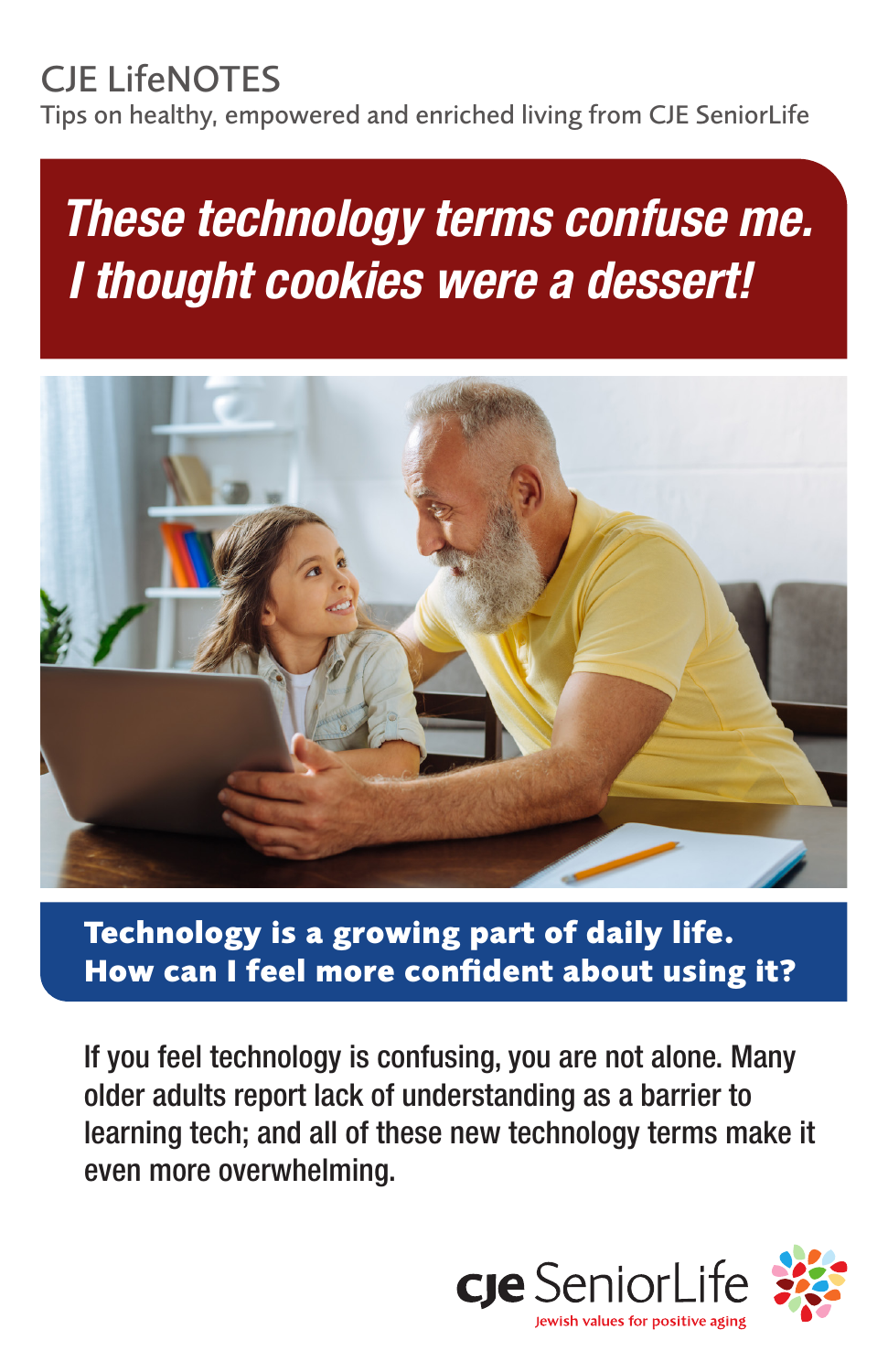## How to Get Started

New technology is developed every day and many developers are focused on making technology more accessible to older adults. There are robots that clean floors and voice command devices that turn on lights and lock doors, but some technology can be puzzling if you don't understand the tech industry's language. We've broken down some common tech terms you're likely to see and hear.

#### "The Internet"

The internet is a telecommunications network that allows devices to communicate with others connected to the internet. Today, most public places have free WiFi for patrons to use. To use the internet at home, a modem is required which converts data for transmission from one device to another, and a router which directs internet traffic between devices. Finally, you need an ethernet cable or wireless connection to transmit internet data from your router.

#### How to Access the Internet

A "browser" is the software used to access the internet. Common browsers include Google Chrome, Internet Explorer, Safari, and Firefox. A "search engine" allows you to search information on the internet. Common search engines are Google, Yahoo!, and Bing. You can access any search engine with any browser much like a car key starts a car's engine. So if you type "CJE SeniorLife" into Google, it will take you to CJE SeniorLife's website. Accessing and using the internet in this way is called "going online."

#### Unplug

"WiFi" allows you to access the internet wirelessly, while "Bluetooth" connects devices to each other wirelessly. You can use Bluetooth to connect and "sync" (short for synchronize) your phone to your car which allows you to call your son and speak to him through your car's speakers!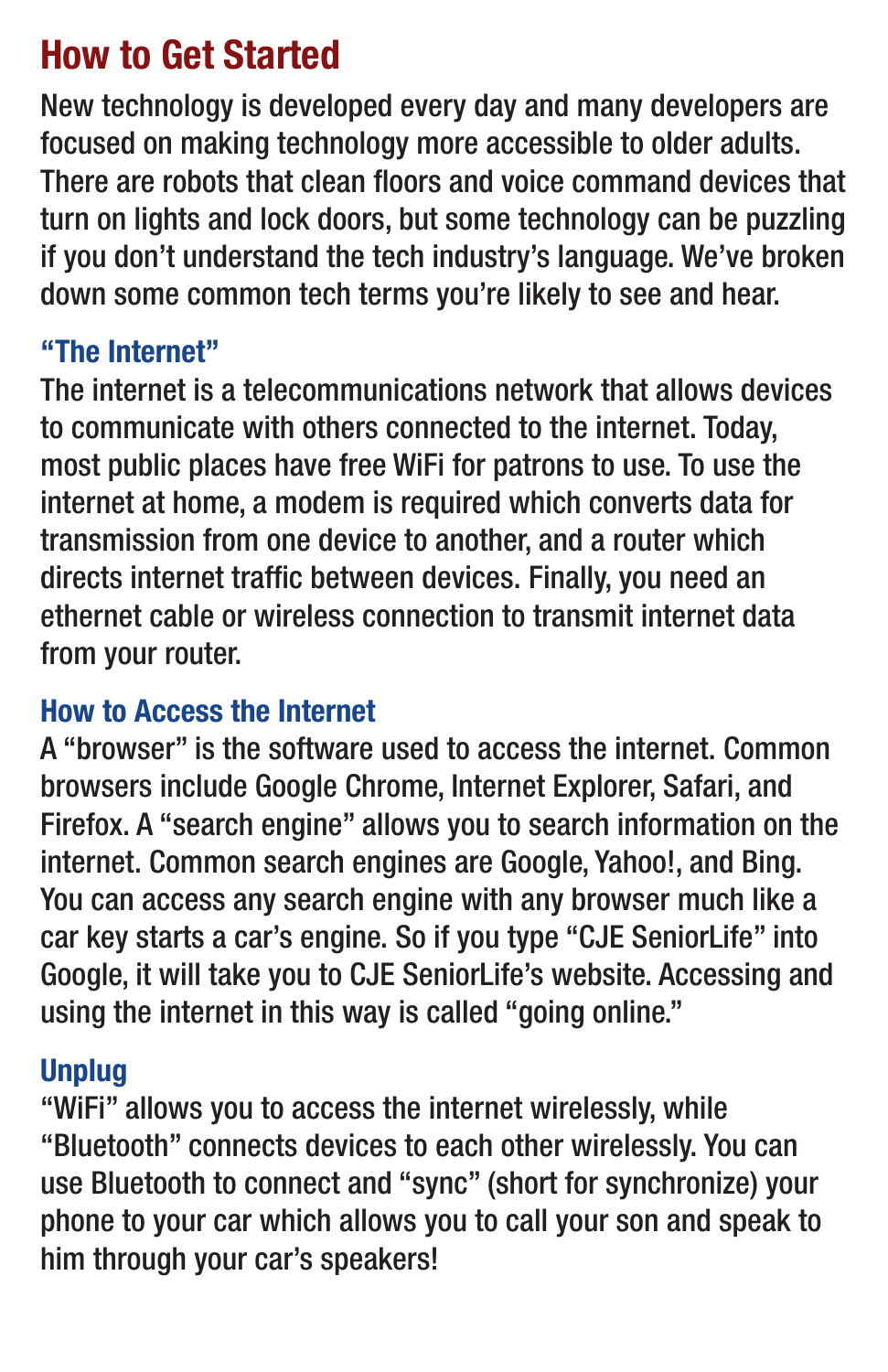#### "Storage"

Electronic storage is like a file cabinet that holds all of your documents, emails, photos, videos, and more. Learning storage lingo will help you save and access your personal data.

#### How and Where to Save Things

When you "download" videos, pictures or files from the internet



to your device, you can access them later without the internet. Once you've downloaded the video of your granddaughter dancing, you can save it to your "cloud" which is online storage that can be accessed from any device. The cloud also easily allows you to share that video with your friends. If your device is stolen, the information that you saved in the cloud is safe and secure.

#### **Safety**

The most important priority when using technology is safety. Knowing key terms will help keep your personal information and devices protected.

### How to Stay Safe While Using Tech

"Phishing," "Spam," or "Viruses" are fraudulent ways to steal your information. If you receive an email from someone you don't know, it could be a phishing scam. Do not open anything and do not click on links from someone you don't know and never email private information to anyone.

Another way your information stays protected is through "encryption" which makes electronic data unrecognizable. Your online bank information is encrypted so that it cannot be stolen and easily deciphered.